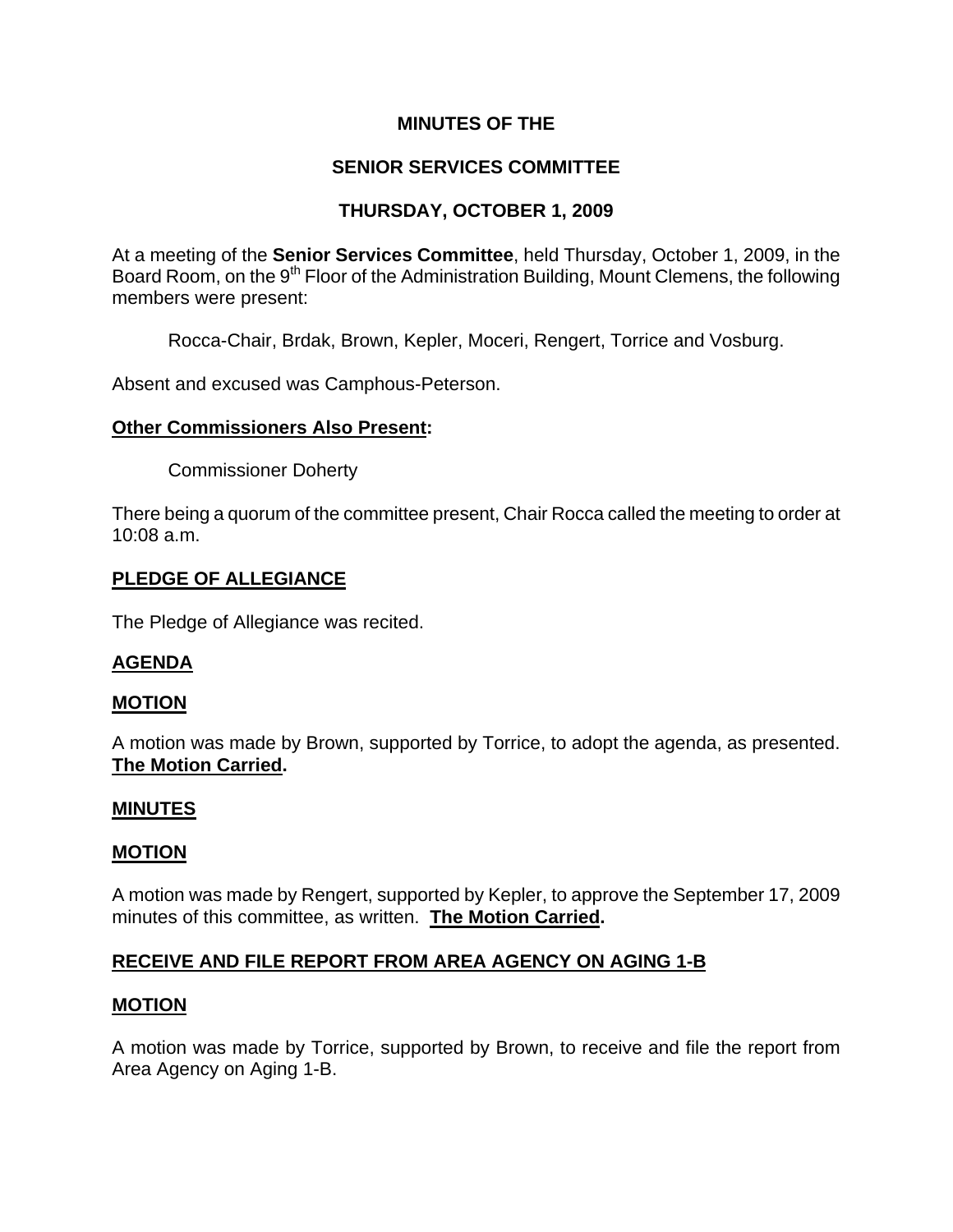Ms. Kristin Wilson from Area Agency on Aging (AAA) 1-B reminded commissioners about the upcoming Caregiver Expo that will be held on October  $24<sup>th</sup>$  at Rock Financial Showplace.

Two handouts were distributed. The first handout was entitled, Counting Michigan Snowbirds in Census 2010. The second handout was an official form entitled, United States Census 2010, U.S. Department of Commerce, Economics and Statistics Administration, U.S. Census Bureau.

Mr. James McGuire from AAA 1-B spoke about the state budget and how it will affect seniors in our region. He then referred to the Census form and spoke about the intent of the Census.

The following commissioners spoke: Vosburg, Brown and Rengert.

Chair Rocca called for a vote on the motion and **The Motion Carried.**

## **ACCEPT AREA AGENCY ON AGING 1-B NEGOTIATED MULTI-YEAR CONTRACTUAL TERMS FOR THE RESOURCE ADVOCACY PROGRAM**

### **COMMITTEE RECOMMENDATION – MOTION**

A MOTION WAS MADE BY VOSBURG, SUPPORTED BY MOCERI, TO RECOMMEND THAT THE BOARD OF COMMISSIONERS ACCEPT AAA 1-B NEGOTIATED MULTI-YEAR CONTRACTUAL TERMS FOR THE RESOURCE ADVOCACY PROGRAM IN THE AMOUNT OF \$69,438 FOR FIRST YEAR OF THREE YEAR CONTRACT (FIRST FISCAL YEAR 10/1/2009 – 9/30/2010).

The following commissioner spoke: Vosburg.

Chair Rocca called for a vote on the motion and **THE MOTION CARRIED.**

### **ACCEPT AREA AGENCY ON AGING 1-B NEGOTIATED MULTI-YEAR CONTRACTUAL TERMS FOR THE LEGAL ASSISTANCE PROGRAM**

### **COMMITTEE RECOMMENDATION – MOTION**

A MOTION WAS MADE BY VOSBURG, SUPPORTED BY MOCERI, TO RECOMMEND THAT THE BOARD OF COMMISSIONERS ACCEPT AAA 1-B NEGOTIATED MULTI-YEAR CONTRACTUAL TERMS FOR THE LEGAL ASSISTANCE PROGRAM IN THE AMOUNT OF \$36,835 FOR FIRST YEAR OF THREE YEAR CONTRACT (FIRST FISCAL YEAR 10/1/2009 – 9/30/2010).

The following commissioner spoke: Vosburg.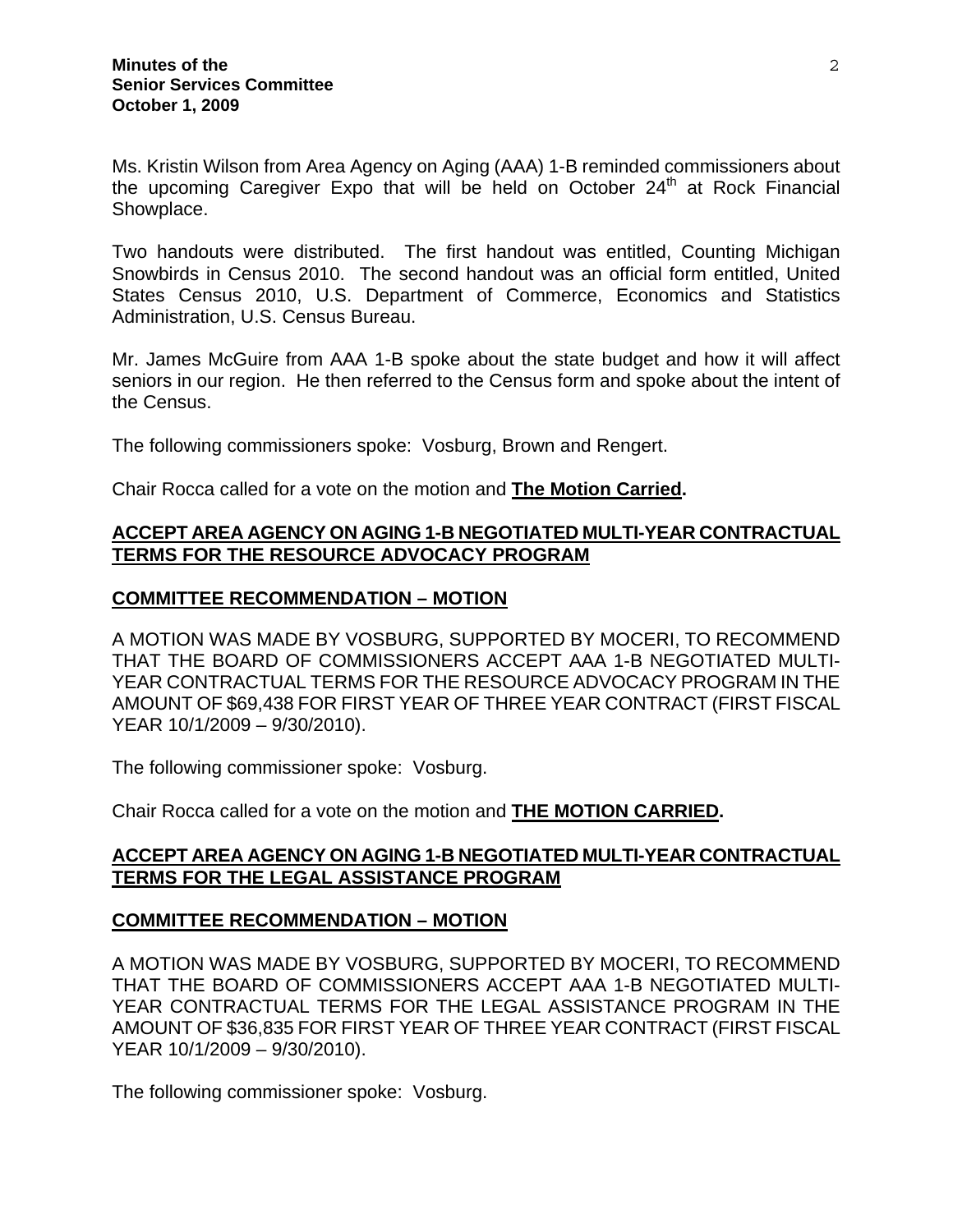Chair Rocca called for a vote on the motion and **THE MOTION CARRIED.** 

### **PRESENTATION BY SENIOR SERVICES COUNSELING SUPERVISOR, AARON ERKKINEN**

A copy of the PowerPoint presentation was distributed, along with two additional handouts entitled, Beck's Depression Inventory and Beck Anxiety Inventory.

Mr. Aaron Erkkinen gave a PowerPoint presentation entitled, Counseling Seniors in Macomb County Program Update.

The following commissioners spoke: Vosburg, Brown and Rocca.

### **MOTION**

A motion was made by Rengert, supported by Vosburg, to receive and file the presentation by Senior Services Counseling Supervisor, Aaron Erkkinen. **The Motion Carried.** 

### **REPORT ON DENTAL CONTRACT BETWEEN COUNTY OF MACOMB AND BENEFIT CONTROL METHODS**

A one-page handout was distributed. The handout listed numerous companies who provide dental plans and the membership fee which compared plans in 48036 (Clinton Township, MI).

#### **MOTION**

A motion was made by Moceri, supported by Rengert, to receive and file the report on next steps for dental contract between County of Macomb and Benefit Control Methods.

Mr. Frank Krycia gave a verbal presentation and spoke about the judgment against Benefit Control Methods.

The following commissioner spoke: Vosburg.

Ms. Angela Willis addressed the committee.

### **COMMITTEE RECOMMENDATION – MOTION**

A MOTION WAS MADE BY VOSBURG, SUPPORTED BY BROWN, TO RECOMMEND THAT THE BOARD OF COMMISSIONERS AUTHORIZE TO SEVER THE RELATIONSHIP BETWEEN THE COUNTY OF MACOMB AND BENEFIT CONTROL METHODS.